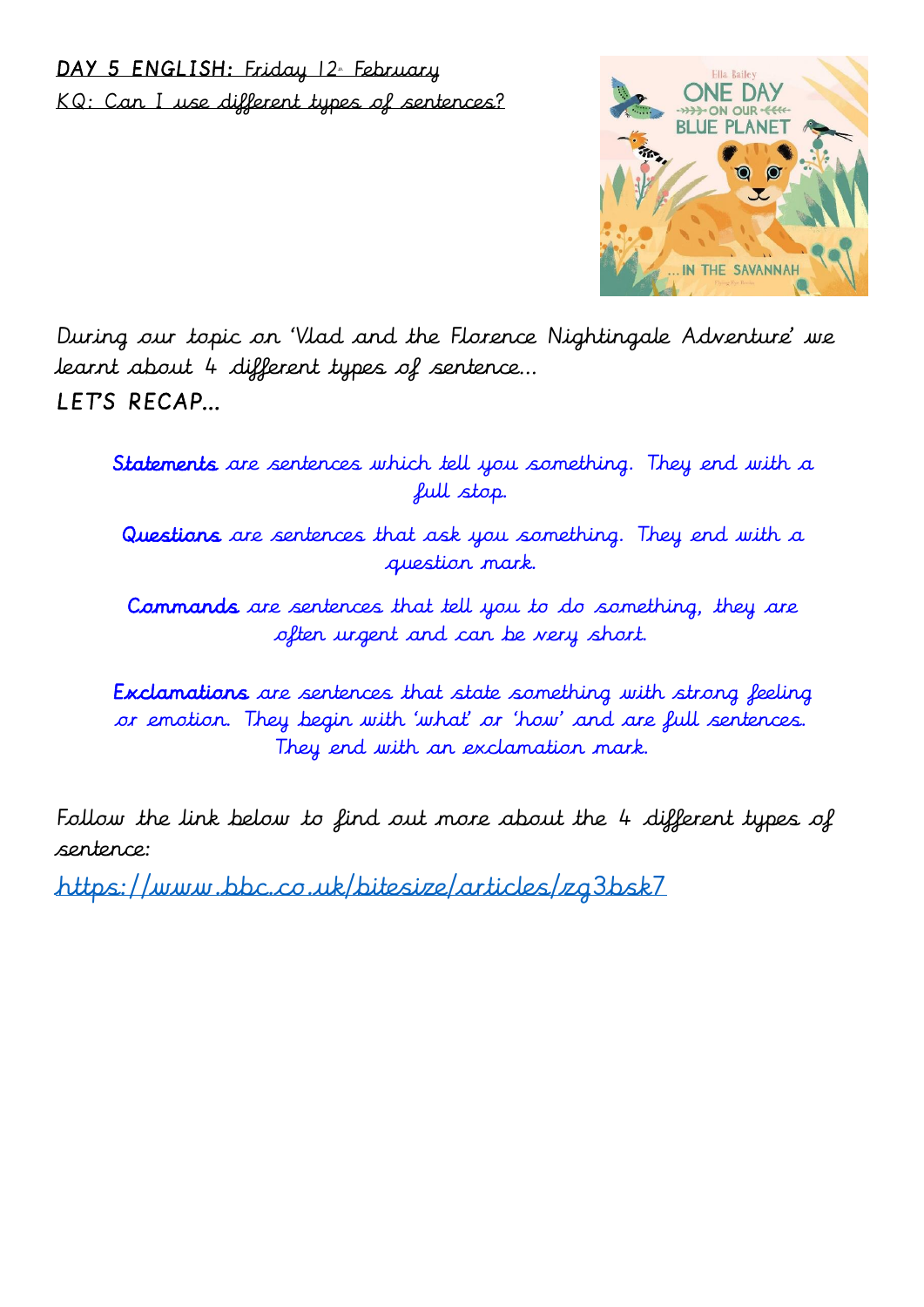## Match the sentences to the correct sentence type.

How lucky we are to see a cub!

What would you do if a lion chased you?

statement

The female lion is called a lioness.

question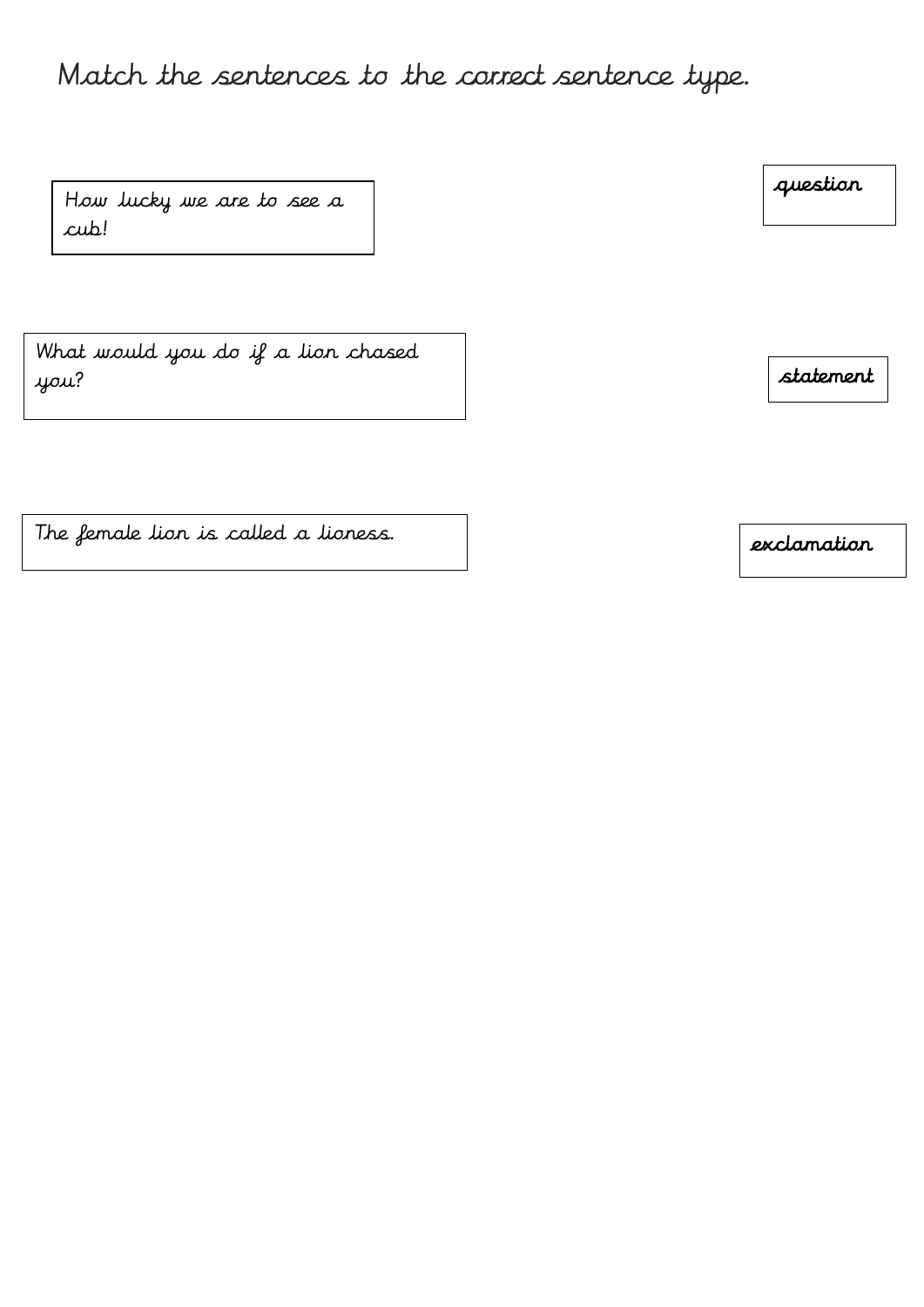Look at the images from the story below. Have a go at writing a question and an exclamation. One has been done for you.



QUESTION:

What meat will the lioness hunt down today?



EXCLAMATION:

Lions sleep all day so they can hunt at night. What a scary thought!